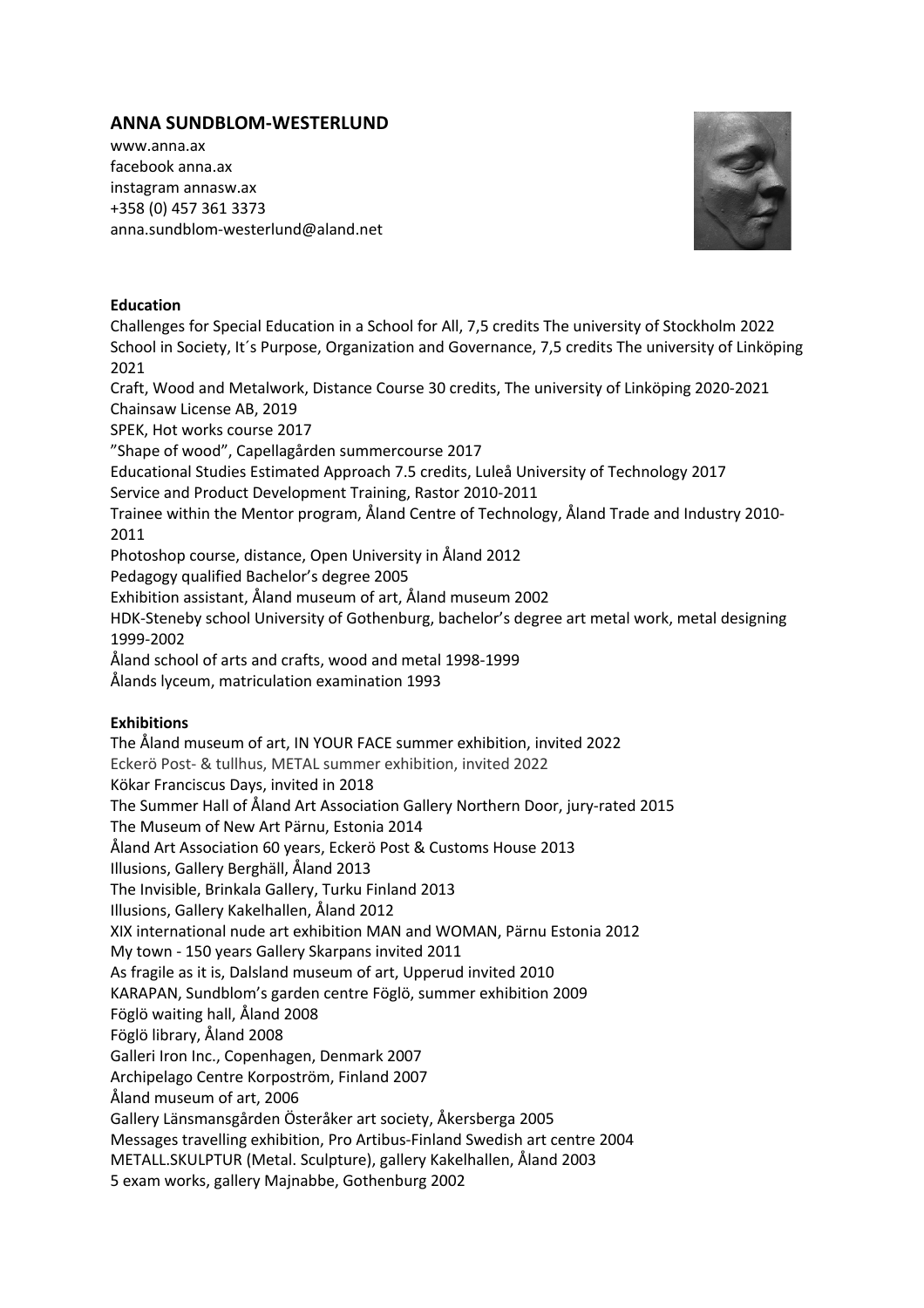Exam exhibition, HDK-Steneby school, Sweden 2002 Wild and beautiful, the Eckerö post and customs house, Åland 2001 HDK-Steneby school, Sweden 2001

#### **Grants, individual**

Åland cultural delegation, work grant 2012 Åland cultural delegation 2003, 2004, 2005, 2006, 2009, 2011, 2018 Åland cultural foundation 2009, 2011, 2021 Arts Council of Finland 2012 Swedish Cultural Foundation of Finland 2002, 2004, 2007, 2010, 2012, 2018, 2021 The Strandertskjöld sisters scholarship 2021 Eugène, Elisabeth and Birgit Nygrén's foundation 2010 In the spirit of Harry Eriksson– For archipelago entrepreneurs and culture workers 2010 Åland cultural delegation, travel grant 2008, 2012, 2018 Konstsamfundet (The Swedish Art Association of Finland) 2006, 2008, 2018, 2022 The artist Henrik Nylund's fund for archipelago culture 2002 The grant of the Saving Bank Väst's foundation 2002 Isaak Hirsch-grant, Stockholm building association 2002 The foundation Petersenska Hemmet, The Petersen home 2001 Leonard Johansson grant foundation 2001 The grant of the Saving Bank Väst's foundation2001

#### **Grants, in collaboration**

Åland cultural delegation 2009, 2010, 2011 Swedish Cultural Foundation of Finland 2005, 2010, 2011 Svenska folkskolans vänner (Friends of the Swedish Elementary School )2010 Föglö rural district 2010 Åland cultural foundation 2009 Föglö rural district 2009 The Nordic Institute on Åland 2005, 2009 Culture in the archipelago, Ålands landskapsregering (The Åland government) 2009 The Board of culture of the town of Mariehamn 2006 The Swedish-Finnish Cultural Foundation 2005

# **Art bought by**

The Board of culture of Åland, The collections of the Åland museum of art Österåker art society

# **Memberships**

The Swedish Artists' National Organization – KRO Visual Arts Copyright Society in Sweden - BUS Union of Finnish Art Associations Åland art association, Åland Artists Åland handicraft and arts and crafts association

# **Courses and other pedagogical tasks**

Supervises Clay sculpture - "Kropp" (Body), Medborgarinstitutet on Åland 2012, 2013, 2017, 2018 Arranged workshops in drawing from a model, clay sculpture with EvaMaria Mansnerus 2009-2011 Supervises iron forgery courses, Medborgarinstitutet on Åland 2004, 2005, 2007-2018 "Culture in school" Culture package Rangsbyskola Saltvik, Swedish Cultural Foundation of Finland 2010

Welding at the Collective Workshop in Nacka - participated, weekend course 2010